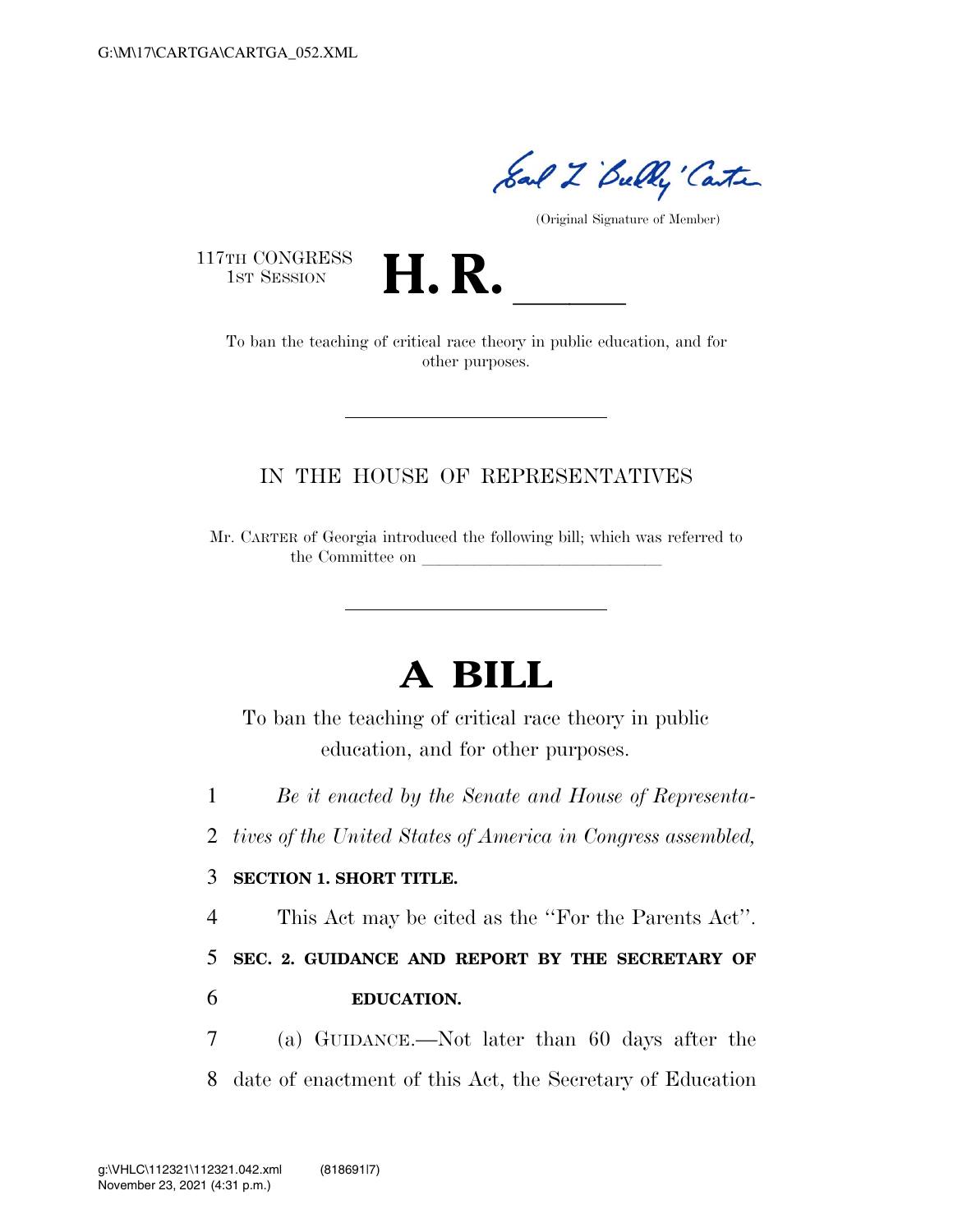shall issue guidance to States and institutions of higher education on—

 (1) banning, in public education, the teaching of critical race theory, and the usage of any teaching methodology or curriculum that promotes or causes a racial divide or lack of equality; and

 (2) requiring that all races be treated equally. (b) REPORT.—Not later than 180 days after the date of enactment of this Act, the Secretary of Education shall submit to the Committee on Education and Labor of the House of Representatives and the Committee on Health, Education, Labor, and Pensions of the Senate a report on the status of critical race theory usage in public edu- cation and any instances where racial divides are promoted through any training or education requirements, includ-ing—

 (1) an identification of the public elementary schools or secondary schools, or institutions of high- er education that have used or promoted critical race theory or racial divides; and

 (2) an identification of whether any teacher or faculty members have been punished for speaking out against these activities.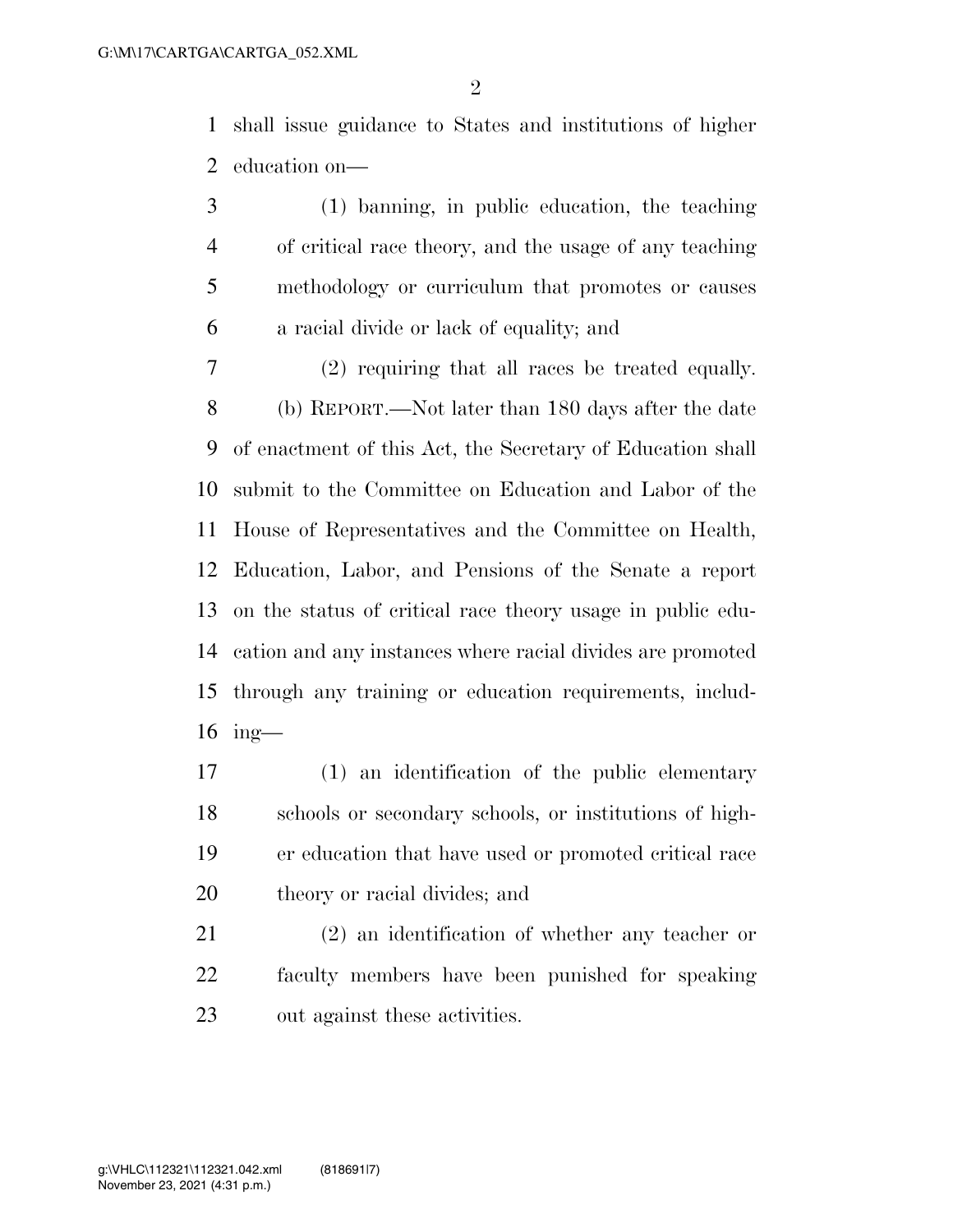| (c) CRITICAL RACE THEORY DEFINED. In this sec-                     |
|--------------------------------------------------------------------|
| tion, the term "critical race theory" means a theory that          |
| provides for any of the following:                                 |
| (1) Any race is inherently superior or inferior                    |
| to any other race.                                                 |
| (2) The United States is a fundamentally racist                    |
| country.                                                           |
| (3) The Declaration of Independence or the                         |
| United States Constitution are fundamentally racist                |
| documents.                                                         |
| (4) An individual's moral worth is determined                      |
| by his or her race.                                                |
| (5) An individual, by virtue of his or her race,                   |
| is inherently racist or oppressive, whether con-                   |
| sciously or unconsciously.                                         |
| (6) An individual, because of his or her race,                     |
| bears responsibility for the actions committed by                  |
| members of his or her race.                                        |
| SEC. 3. ENFORCEMENT OF REQUIREMENTS FOR INSTITU-                   |
| TIONS OF HIGHER EDUCATION.                                         |
| Section $487(a)$ of the Higher Education Act of 1965               |
| $(20 \text{ U.S.C. } 1094(a))$ is amended by adding at the end the |
| following:                                                         |
|                                                                    |